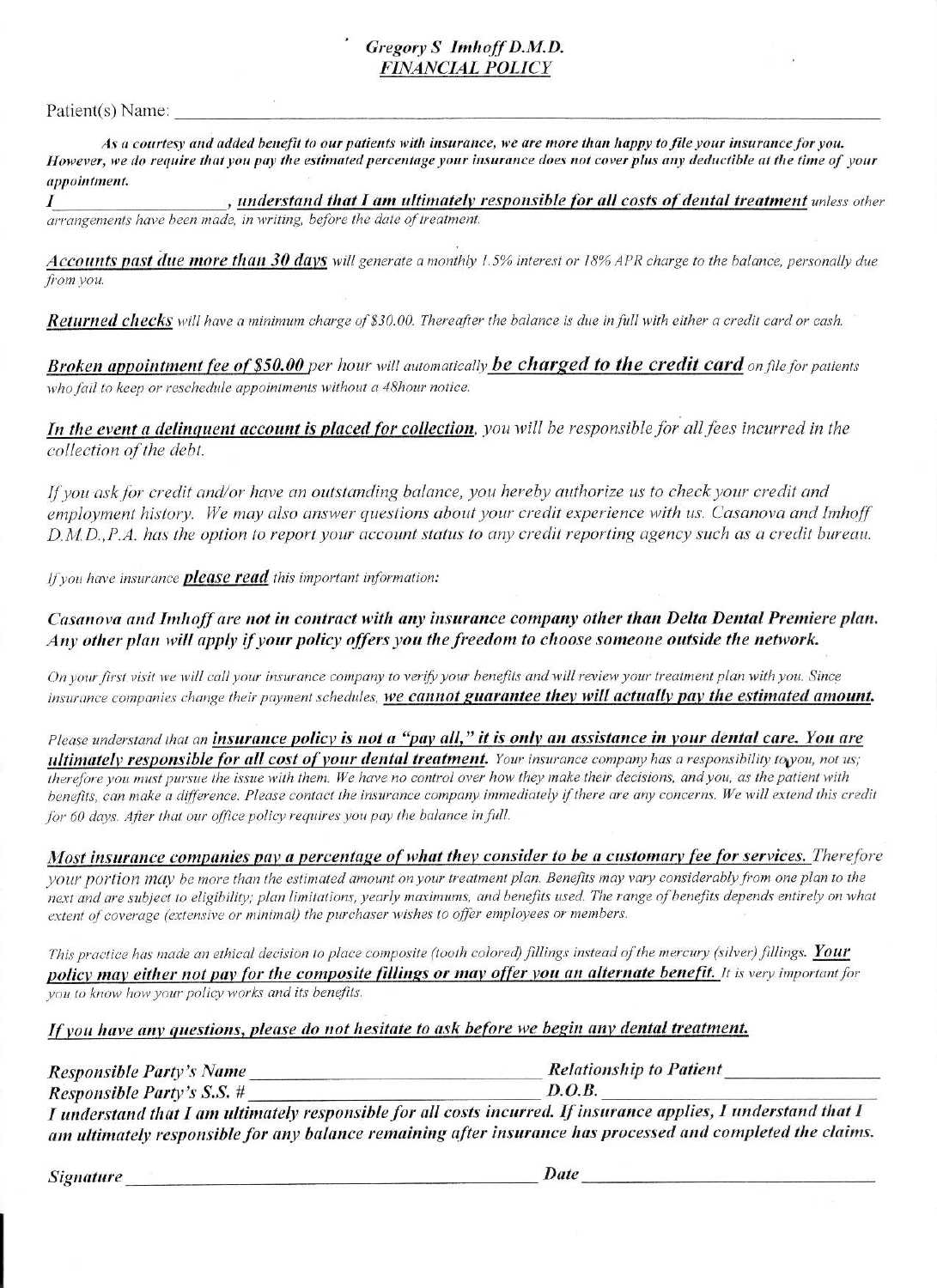## MEDICAL HISTORY FORM

|    | Date                                                                                                                                                                                                                                                                                                                                |                |
|----|-------------------------------------------------------------------------------------------------------------------------------------------------------------------------------------------------------------------------------------------------------------------------------------------------------------------------------------|----------------|
|    |                                                                                                                                                                                                                                                                                                                                     |                |
|    | Last Preferred Name<br>Name First<br>Middle                                                                                                                                                                                                                                                                                         |                |
|    |                                                                                                                                                                                                                                                                                                                                     |                |
|    | $\frac{1}{2}$ $\frac{1}{2}$ $\frac{1}{2}$ $\frac{1}{2}$ $\frac{1}{2}$ $\frac{1}{2}$ $\frac{1}{2}$ $\frac{1}{2}$ $\frac{1}{2}$ $\frac{1}{2}$ $\frac{1}{2}$ $\frac{1}{2}$ $\frac{1}{2}$ $\frac{1}{2}$ $\frac{1}{2}$ $\frac{1}{2}$ $\frac{1}{2}$ $\frac{1}{2}$ $\frac{1}{2}$ $\frac{1}{2}$ $\frac{1}{2}$ $\frac{1}{2}$<br>Home Phone ( |                |
|    |                                                                                                                                                                                                                                                                                                                                     |                |
|    |                                                                                                                                                                                                                                                                                                                                     |                |
|    | Name & Address of Employer<br>City City City State Zip                                                                                                                                                                                                                                                                              |                |
|    |                                                                                                                                                                                                                                                                                                                                     |                |
|    |                                                                                                                                                                                                                                                                                                                                     |                |
|    | Address of Employer State City State City State City State City State City State City State City State City State City State City State City State City State City State City State City State City State City State City Stat                                                                                                      |                |
|    |                                                                                                                                                                                                                                                                                                                                     |                |
|    | If completing this form for another person, what is your relationship to that person?                                                                                                                                                                                                                                               |                |
|    |                                                                                                                                                                                                                                                                                                                                     |                |
|    | For the following questions, circle yes or no. Your answers are for our records only and are considered confidential. During your initial visit<br>you will be asked some questions about your responses to this questionnaire and there may be additional question concerning your health.                                         |                |
| 1. |                                                                                                                                                                                                                                                                                                                                     | N <sub>o</sub> |
| 2. |                                                                                                                                                                                                                                                                                                                                     | N <sub>o</sub> |
| 3. |                                                                                                                                                                                                                                                                                                                                     |                |
| 4. |                                                                                                                                                                                                                                                                                                                                     | No             |
|    | If so, what is the condition being treated?                                                                                                                                                                                                                                                                                         |                |
| 5. |                                                                                                                                                                                                                                                                                                                                     |                |
|    | <u>permeter his productional state and a composition of the contractor of the construction of the construction of</u>                                                                                                                                                                                                               |                |
|    |                                                                                                                                                                                                                                                                                                                                     |                |
| 6. |                                                                                                                                                                                                                                                                                                                                     | N <sub>o</sub> |
|    |                                                                                                                                                                                                                                                                                                                                     |                |
|    |                                                                                                                                                                                                                                                                                                                                     | No             |
|    | If so what medication(s) are you taking? $\frac{1}{2}$<br>the contract of the contract of the contract of the contract of the contract of the contract of                                                                                                                                                                           |                |
| 8. | Do you have or have you had any of the following diseases problems?                                                                                                                                                                                                                                                                 |                |
|    |                                                                                                                                                                                                                                                                                                                                     | N <sub>0</sub> |
|    | b. Cardiovascular disease (heart trouble, heart attack, angina, coronary insufficiency, coronary occlusion, high blood                                                                                                                                                                                                              |                |
|    |                                                                                                                                                                                                                                                                                                                                     | No.            |
|    |                                                                                                                                                                                                                                                                                                                                     | No             |
|    |                                                                                                                                                                                                                                                                                                                                     | No             |
|    |                                                                                                                                                                                                                                                                                                                                     | No             |
|    |                                                                                                                                                                                                                                                                                                                                     | No             |
|    |                                                                                                                                                                                                                                                                                                                                     | No             |
| C. |                                                                                                                                                                                                                                                                                                                                     | No             |
| d. |                                                                                                                                                                                                                                                                                                                                     | No             |
| e  |                                                                                                                                                                                                                                                                                                                                     | No             |
| f. |                                                                                                                                                                                                                                                                                                                                     | N <sub>o</sub> |
|    |                                                                                                                                                                                                                                                                                                                                     | N <sub>o</sub> |
| h. |                                                                                                                                                                                                                                                                                                                                     | N <sub>o</sub> |
|    |                                                                                                                                                                                                                                                                                                                                     | N <sub>o</sub> |
|    |                                                                                                                                                                                                                                                                                                                                     | N <sub>o</sub> |
| K. |                                                                                                                                                                                                                                                                                                                                     | No             |
|    |                                                                                                                                                                                                                                                                                                                                     | No             |
| m. |                                                                                                                                                                                                                                                                                                                                     | N <sub>o</sub> |
| n. |                                                                                                                                                                                                                                                                                                                                     | No             |
| О. |                                                                                                                                                                                                                                                                                                                                     | No             |
| D. |                                                                                                                                                                                                                                                                                                                                     | No             |
| q. |                                                                                                                                                                                                                                                                                                                                     | No             |
| r. |                                                                                                                                                                                                                                                                                                                                     | No             |
| S. |                                                                                                                                                                                                                                                                                                                                     | No             |
| L. |                                                                                                                                                                                                                                                                                                                                     | No.            |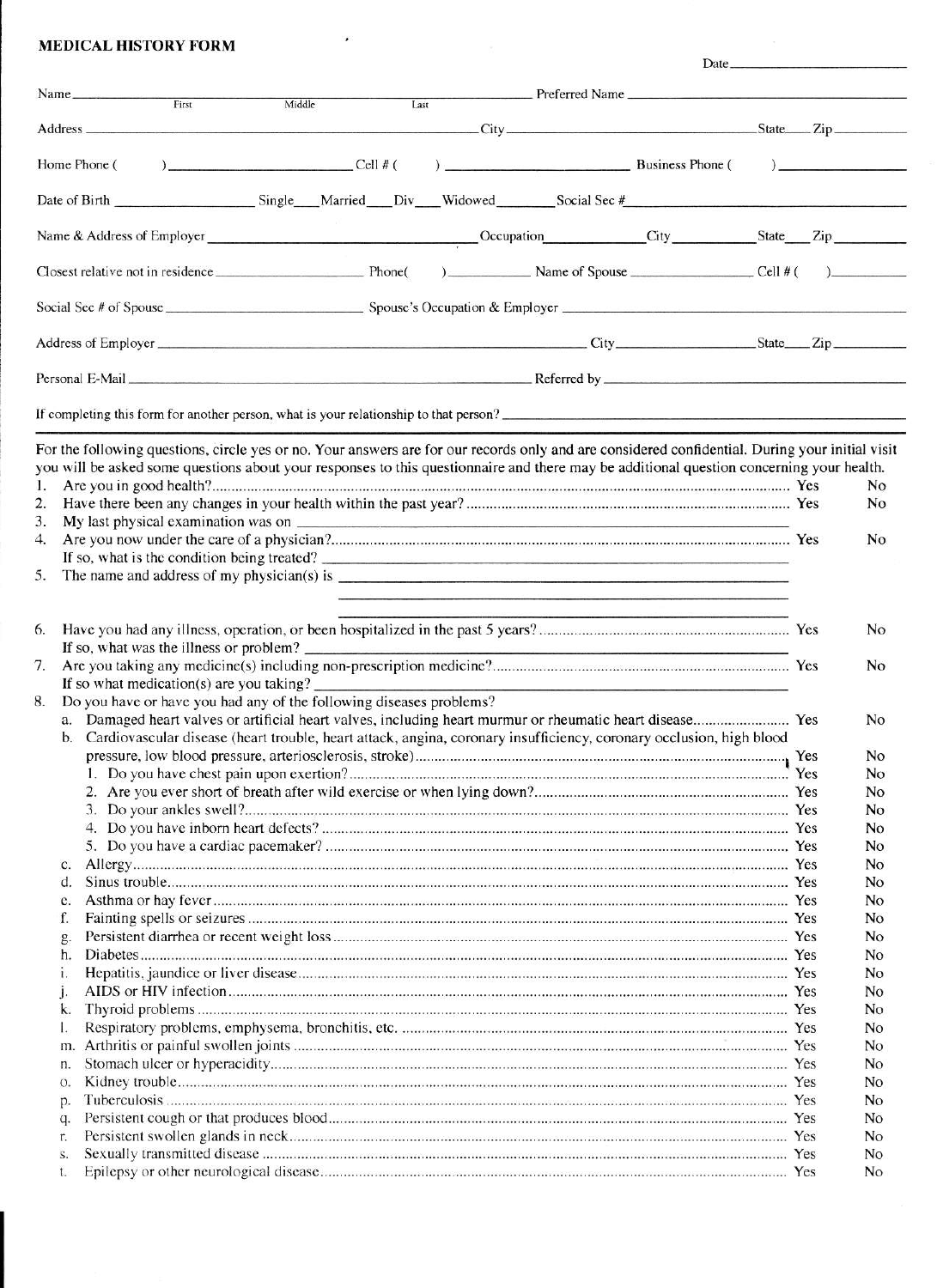|                                                                                                                               |  | N <sub>o</sub> |  |  |  |
|-------------------------------------------------------------------------------------------------------------------------------|--|----------------|--|--|--|
|                                                                                                                               |  | N <sub>o</sub> |  |  |  |
|                                                                                                                               |  | <b>No</b>      |  |  |  |
|                                                                                                                               |  | N <sub>o</sub> |  |  |  |
|                                                                                                                               |  | No             |  |  |  |
|                                                                                                                               |  | No             |  |  |  |
|                                                                                                                               |  | N <sub>o</sub> |  |  |  |
|                                                                                                                               |  |                |  |  |  |
| 12. Are you allergic or have you had a reaction to:                                                                           |  |                |  |  |  |
|                                                                                                                               |  | N <sub>o</sub> |  |  |  |
| b.                                                                                                                            |  | N <sub>o</sub> |  |  |  |
| c.                                                                                                                            |  | N <sub>o</sub> |  |  |  |
| d.                                                                                                                            |  | N <sub>o</sub> |  |  |  |
| e.                                                                                                                            |  | N <sub>o</sub> |  |  |  |
| f.                                                                                                                            |  | No             |  |  |  |
| g.                                                                                                                            |  | No             |  |  |  |
| h.                                                                                                                            |  | No             |  |  |  |
| i.<br>Other                                                                                                                   |  |                |  |  |  |
|                                                                                                                               |  | N <sub>o</sub> |  |  |  |
| 14. Have you ever taken Fosamax, Actonel, Aredia, Zometa or any other bisphosphonate medication used to prevent bone loss Yes |  | N <sub>o</sub> |  |  |  |
|                                                                                                                               |  | N <sub>o</sub> |  |  |  |
|                                                                                                                               |  | No             |  |  |  |
|                                                                                                                               |  | No             |  |  |  |
|                                                                                                                               |  | N <sub>o</sub> |  |  |  |
|                                                                                                                               |  | N <sub>o</sub> |  |  |  |
| Women                                                                                                                         |  |                |  |  |  |
|                                                                                                                               |  | N <sub>o</sub> |  |  |  |
|                                                                                                                               |  | N <sub>o</sub> |  |  |  |
|                                                                                                                               |  | N <sub>o</sub> |  |  |  |
|                                                                                                                               |  | N <sub>o</sub> |  |  |  |
|                                                                                                                               |  |                |  |  |  |
| <b>Chief Dental Complaint</b>                                                                                                 |  |                |  |  |  |

**Chief Dental Complaint** 

I certify that I have read and understand the above. I acknowledge that my questions, if any, about the inquiries set forth above been have answered to my satisfaction. I will not hold my dentist, or any other member of his/her staff, responsible for any errors or omissions that I may have made in the completion of this form.

 $\pmb{\mathfrak{t}}$ 

Signature of Patient

## For completion by the dentist.

Comments on patient interviews concerning medical history:<br>
The manufacture of the concerning medical history:

(Date)

**Signature of Dentist** 

| <b>Medical history update:</b><br>Date | Comments | Signature |  |
|----------------------------------------|----------|-----------|--|
|                                        |          |           |  |
|                                        |          |           |  |
|                                        |          |           |  |